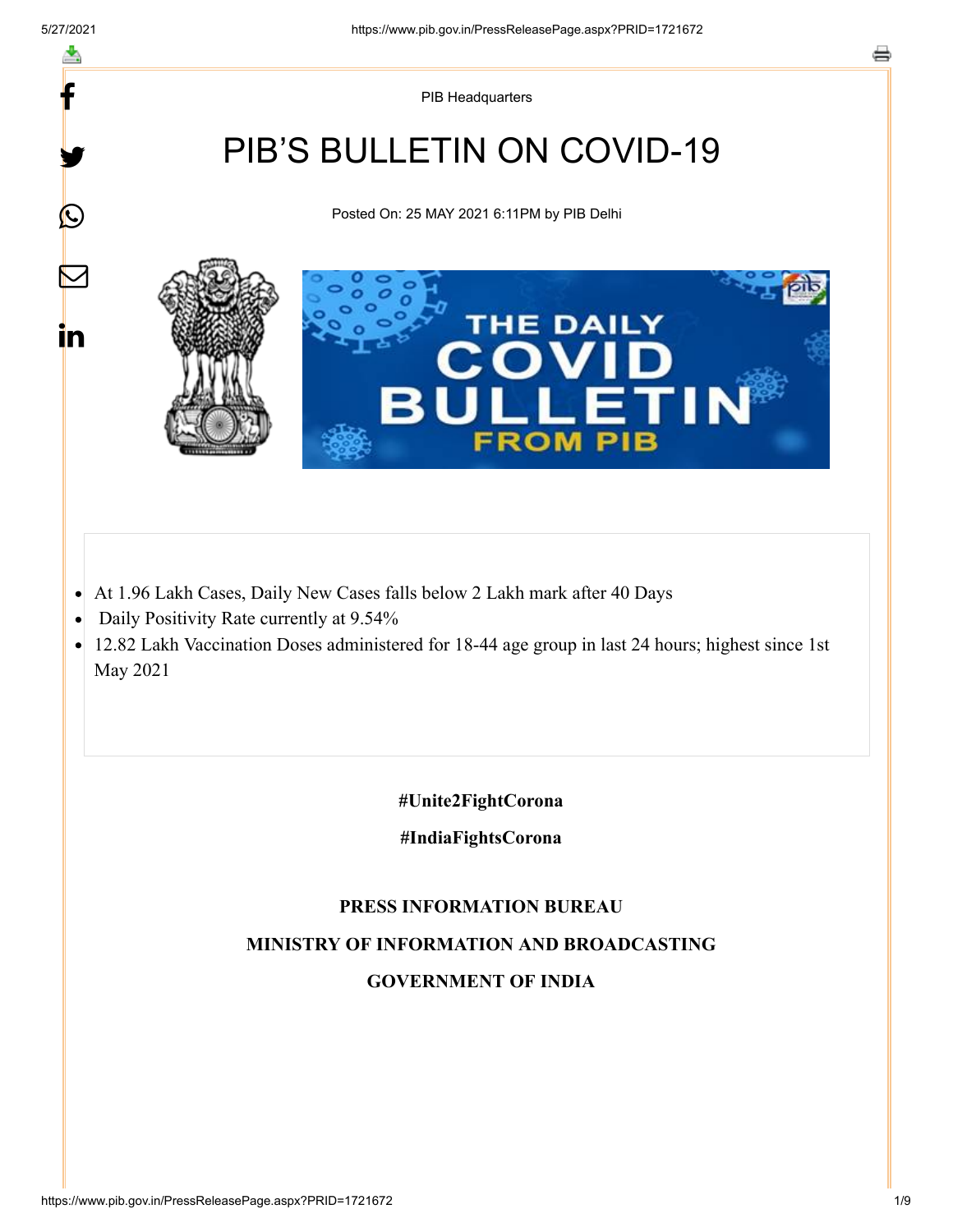| <b>COVID-19 Tracker</b><br>As on 25 May 2021, till 8AM |                                           |                   |                                       |                                                                                                                                                                                            |
|--------------------------------------------------------|-------------------------------------------|-------------------|---------------------------------------|--------------------------------------------------------------------------------------------------------------------------------------------------------------------------------------------|
| <b>Total</b><br>Cases                                  | 2,69,48,874<br>(41, 96, 427)              |                   |                                       |                                                                                                                                                                                            |
|                                                        | Recovered 2,40,54,861 (89.26%) ▲ 3,26,850 |                   |                                       |                                                                                                                                                                                            |
| <b>Active</b>                                          | 25,86,782 (9.60%)                         | ▼1,33,934         | $\Box$ < 5000<br>$\Box$ 5000 - 50,000 | <b>Active Cases</b>                                                                                                                                                                        |
| <b>Deaths</b>                                          | 3,07,231 (1.14%)                          | $\triangle$ 3,511 | >2,00,000<br>Deaths                   | 50,000 - 1,00,000<br>$1,00,000 - 2,00,000$                                                                                                                                                 |
|                                                        | <b>States' Cases (Highest)</b>            | Recovered (%)     | Active (%)                            | Deaths (%)                                                                                                                                                                                 |
| Maharashtra                                            | 56,02,019 (422,122)                       | 51,82,592 (93%)   | 3,30,215 (6%)                         | 89,212 (1.6%)                                                                                                                                                                              |
| Karnataka                                              | 24,50,215 ( $\triangle$ 25,311)           | 19,83,948 (81%)   | 4,40,456 (18%)                        | 25,811(1.1%                                                                                                                                                                                |
| Kerala                                                 | 23,65,787 ( $\triangle$ 17,821)           | 20,98,674 (89%)   | 2,59,559 (11%)                        | 7,554 (0.3%)                                                                                                                                                                               |
| <b>Tamil Nadu</b>                                      | 18,77,211 ( $\triangle$ 34,867)           | 15,54,759 (83%)   | 3,01,580 (16%)                        | $20,872(1.1\%)$                                                                                                                                                                            |
| <b>Uttar Pradesh</b>                                   | 16,73,785 ( $\triangle$ 3,894)            | 15,77,720 (94%)   | 76,703 (5%)                           | 19,362 (1.2%)                                                                                                                                                                              |
|                                                        |                                           |                   |                                       |                                                                                                                                                                                            |
| Andhra Pradesh                                         | 15,93,821 ( $\triangle$ 12,994)           | 13,79,837 (87%)   | 2,03,762 (13%)                        |                                                                                                                                                                                            |
| <b>Delhi</b>                                           | 14, 18, 418 ( $\triangle$ 1, 550)         | 13,70,431 (97%)   | 24,578 (2%)                           |                                                                                                                                                                                            |
| <b>West Bengal</b>                                     | 12,84,973 ( $\triangle$ 17,883)           | 11,41,871 (89%)   | 1,28,585 (10%)                        | 10,222(0.6%<br>23,409(1.7%)<br>14,517(1.1%                                                                                                                                                 |
| Chhattisgarh                                           | 9,53,209 (44,209)                         | 8,79,625 (92%)    | 60,938 (6%)                           |                                                                                                                                                                                            |
| Rajasthan                                              | 9,20,456 (44,414)                         | 8,12,775 (88%)    | 99,875 (11%)                          |                                                                                                                                                                                            |
| Gujarat                                                | 7,91,657 (A3,187)                         | 7,13,065 (90%)    | 68,971 (9%)                           |                                                                                                                                                                                            |
|                                                        | Madhya Pradesh 7,67,274 (A2,936)          | 7,06,003 (92%)    | 53,653 (7%)                           |                                                                                                                                                                                            |
| Haryana                                                | 7,41,785 (43,757)                         | 6,96,059 (94%)    | 38,119 (5%)                           |                                                                                                                                                                                            |
| Odisha                                                 | 7,03,441 ( $\triangle$ 11,059)            | 6,01,224 (85%)    | 99,701 (14%)                          |                                                                                                                                                                                            |
| <b>Bihar</b>                                           | 6,92,420 (42,844)                         | 6,49,835 (94%)    | 37,943 (5%)                           |                                                                                                                                                                                            |
| Telangana                                              | 5,56,320 (43,043)                         | 5,13,968 (92%)    | 39,206 (7%)                           |                                                                                                                                                                                            |
| Punjab                                                 | 5,43,475 (44,481)                         | 4,75,011 (87%)    | 54,996 (10%)                          |                                                                                                                                                                                            |
| Assam                                                  | 3,75,404 ( $\triangle$ 6,221)             | 3,18,585 (85%)    | 53,996 (14%)                          |                                                                                                                                                                                            |
| <b>Jharkhand</b>                                       | 3,31,811 (41,394)<br>3,15,590 (A2,071)    | 3,09,371 (93%).   | 17,569 (5%)                           | 12,646(1.3%)<br>7,806 (0.8%)<br>9,621(1.2%)<br>7,618 (1.0%)<br>7,607 (1.0%)<br>$2,516(0.4\%)$<br>4,642 (0.7%)<br>3,146(0.6%)<br>13,468 (2.5%)<br>2,823(0.8%)<br>4,871(1.5%)<br>5,927(1.9%) |

\* 'Recovered' and 'Active' bar plots (for states) are to scale; the 'Deaths' plot is NOT to scale

#### @COVIDNewsByMIB

#### **At 1.96 Lakh Cases, Daily New Cases falls below 2 Lakh mark after 40 Days**

## **12.82 Lakh Vaccination Doses administered for 18-44 age group in last 24 hours; highest since 1st May 2021**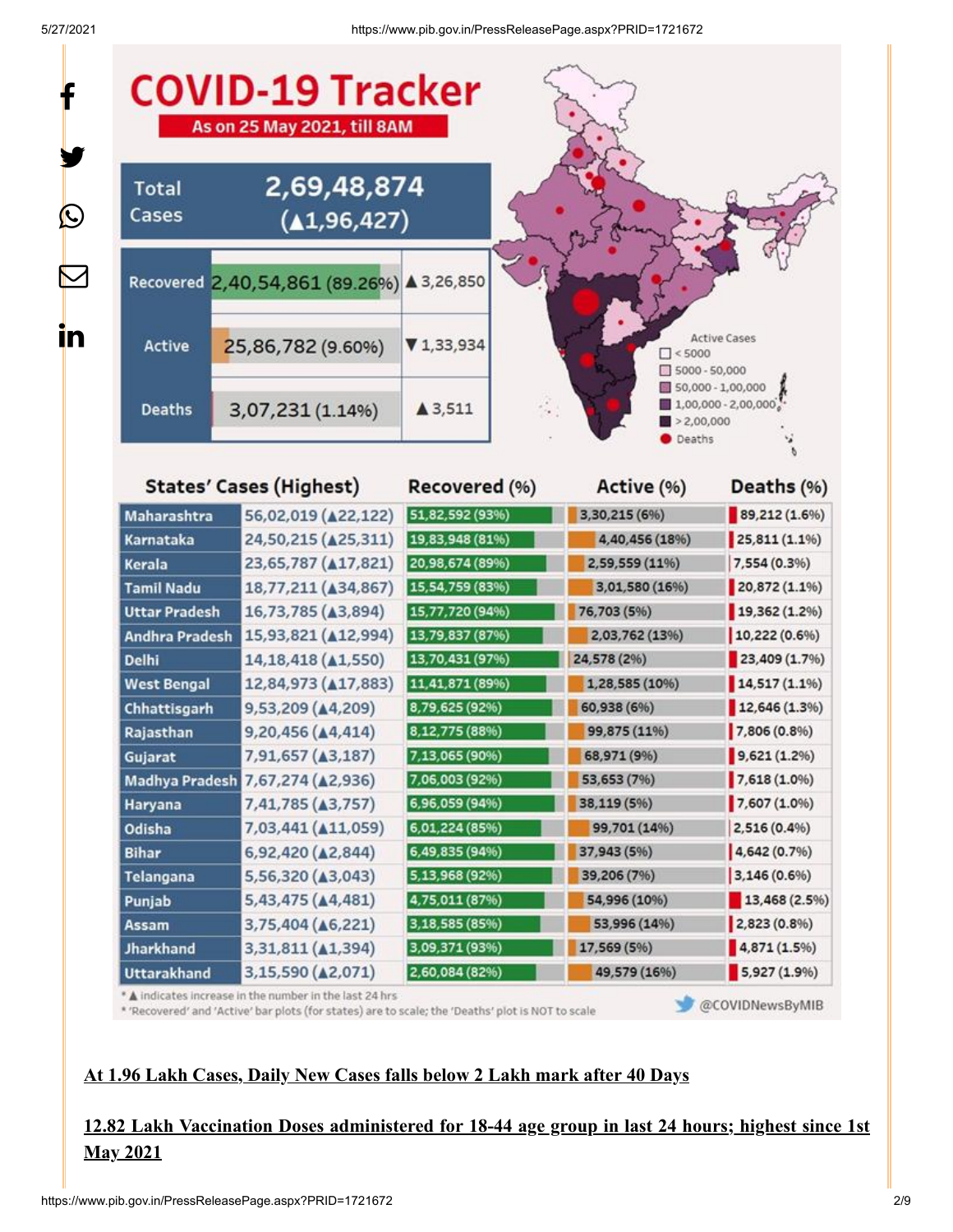- In encouraging signs to India's fight against COVID-19 pandemic, the **Daily New Cases have fallen**
- **below 2 Lakh to a level seen 40 days before** (Daily new cases were 1,84,372 on 14<sup>th</sup> April 2021).
- **1,96,427** Daily New Cases were registered in the last 24 hours.
- Cumulatively, the Active Caseload has also now reduced to 25,86,782. Active Cases **have decreased** since its last peak on 10<sup>th</sup> May 2021. A net decline of **1,33,934** is witnessed in the last 24 hours.
- India's Daily Recoveries continue to outnumber the Daily New Cases for the 12th consecutive day. **3,26,850** recoveries were registered in the last 24 hours.
- India's cumulative recoveries have reached **2,40,54,861** today.

A total of 20,58,112 tests were conducted in the last 24 hours in the country and cumulatively  $\sum_{3,25,94,176}^{1}$  total of 20,58,112 tests were conducted.

#### The **Daily Positivity rate has reduced and now stands at 9.54% today.**

**T** A total of 19,85,38,999 vaccine doses have been administered through 28,41,151 sessions, as per the provisional report till 7 am today.

• 12.82 Lakh Vaccination Doses were administered for 18-44 age group in last 24 hours.

For details[:https://www.pib.gov.in/PressReleasePage.aspx?PRID=1721472](https://www.pib.gov.in/PressReleasePage.aspx?PRID=1721472)

#### **More than 21.89 crore vaccine doses provided to States/UTs**

Government of India has so far provided, both through the free of cost category and through direct state procurement category, **more than 21.89 crore vaccine doses** (21,89,69,250) to States/UTs.

Of this, the total consumption,including wastages is 19,93,39,750 doses (as per data available at 8 AM today).

More than 1.77 crore COVID Vaccine doses (1,77,67,850) are still available with the States/UTs to be administered.

For details;<https://www.pib.gov.in/PressReleasePage.aspx?PRID=1721518>

### **Update on COVID Relief Aid**

Government of India has been receiving international cooperation of COVID-19 relief medical supplies and equipment since 27th April 2021 from different countries/organisations. These are being promptly dispatched/delivered to the States and UTs.

Cumulatively, 17,755 Oxygen Concentrators; 16,301 Oxygen Cylinders; 19 Oxygen Generation Plants; 13,449 ventilators/ BiPAP; ~6.9 L Remdesivir vials, ~12L Favipiravir tablets delivered/ dispatched through road and air, from 27th April 2021 to 24rd May 2021.

For details:<https://www.pib.gov.in/PressReleasePage.aspx?PRID=1721553>

### **Additional 19,420 vials of Amphotericin- B allocated to States/UTs**

Union Minister for Chemicals and Fertilizers Shri D.V Sadananda Gowda announced that the additional 19,420 vials of Amphotericin- B have been allocated to all States/UTs and Central Institutions on 24th May, 2021.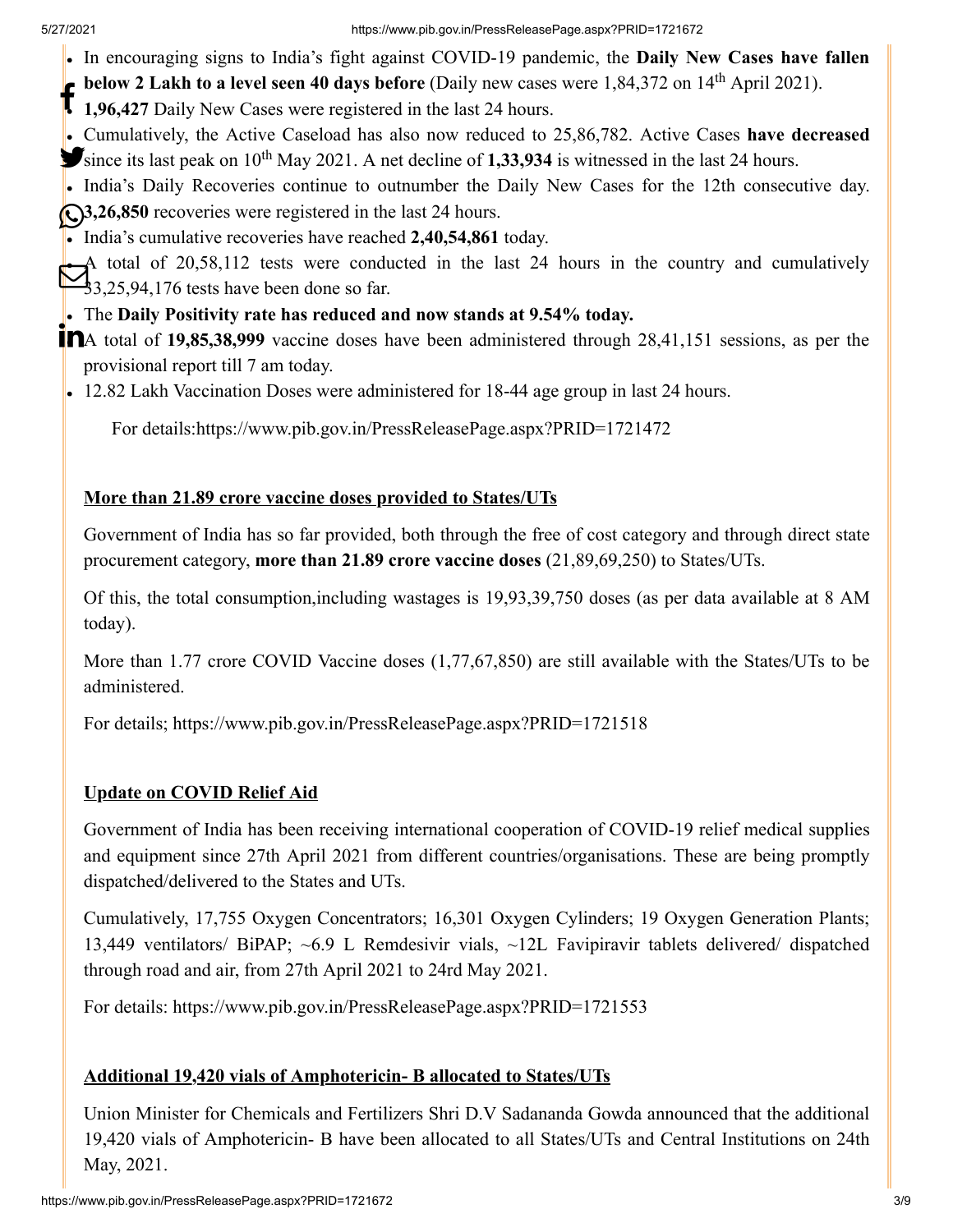Besides this, 23680 vials of Amphotericin- B were allocated across country on 21st May.

For details:<https://www.pib.gov.in/PressReleasePage.aspx?PRID=1721438>

## **Union Minister Dr. Jitendra Singh convenes an urgent meeting of Health Secretaries of all North Eastern States to review COVID preparedness**

Union Minister of State (Independent Charge) Development of North Eastern Region (DoNER), MoS PMO, Personnel, Public Grievances, Pensions, Atomic Energy and Space, Dr Jitendra Singh today **Convened an urgent meeting to discuss recent COVID surge in Northeast.** 

The meeting was attended by Health Secretaries of all the eight Northeastern States of Assam, Meghalaya, Tripura, Arunachal Pradesh, Sikkim, Manipur, Mizoram and Nagaland as well as Union Secretary Ministry of North East, Secretary North Eastern Council and Joint Secretary Incharge Northeast in the Ministry of Health.

Taking note of the reports in some sections of media that Northeast may become the next COVID hotspot, Dr Jitendra Singh said, what is worrisome is that in the last wave of the pandemic, North East had remained relatively unaffected by COVID compared to many other States and some States like Sikkim did not have a single corona positive case throughout the lockdown period. But in contrast this year, in the last around two weeks, North Eastern States have suddenly started registering a steep rise in corona positive cases. He said, he is in constant touch with all the eight Chief Ministers of North Eastern States and whatever help is sought from the States is being promptly provided from the Centre.

For details:<https://www.pib.gov.in/PressReleasePage.aspx?PRID=1721653>

### **Yet another village in Ahmednagar district becomes Covid free following Covid appropriate behavior**

While the whole country is battling the second wave of Covid-19, a small village in Ahmednagar district of Maharashtra - Bhoyare Khurd has used the tools of widespread public awareness, following Covidappropriate behaviour, regular health check-ups and isolation of infected people to control the spread of the virus and eventually become COVID-free.

Following the footsteps of Hivare Bazaar, whose success story is already well documented, this small village with a population of 1,500 people has demonstrated that collective efforts of people has the power of reducing COVID-19 to zero and make an entire village corona-free.

For details:<https://www.pib.gov.in/PressReleasePage.aspx?PRID=1721468>

#### **INPUTS FROM PIB FIELD OFFICES**

**Maharashtra:**Maharashtra government has shunned the option of home isolation for patients and instead made institutional quarantine must in areas that have a high Covid positivity rate.

The Brihanmumbai Municipal Corporation today started its three-day special walk-in vaccination drive for citizens at its centres in Mumbai. In this drive citizens aged 60 years and above will get the first and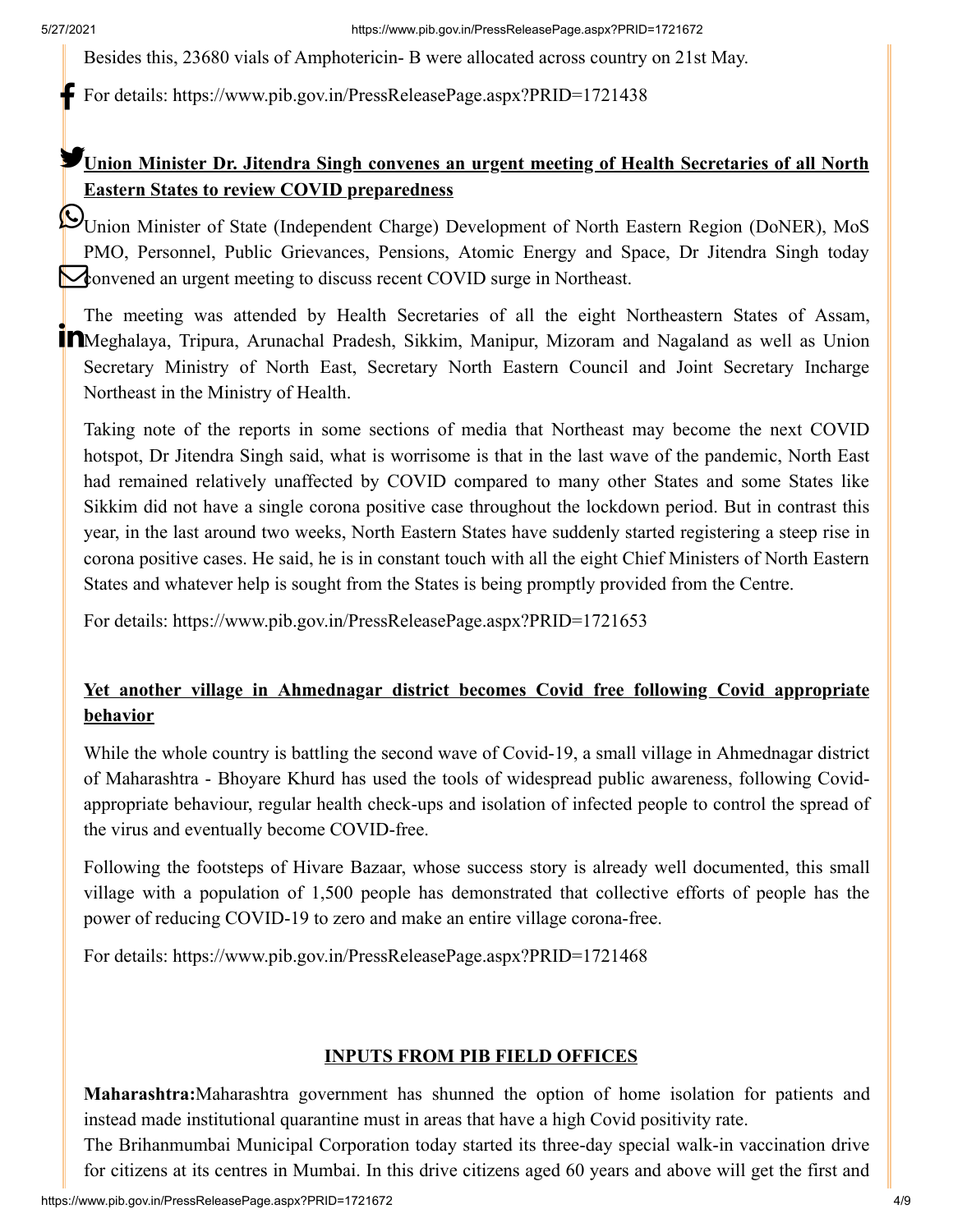the second dose of Covishield vaccine during this period. Health workers and frontline workers as well as 45 years and above will get the second dose. While, all age groups will get the second dose of Covaxin. Vaccination for 18-44 years age group remains suspended in civic and government run vaccination centres. f

**Gujarat:** Gujarat's COVID-19 tally increased by 3,187 to touch 7,91,657 on Monday, while the toll rose by 45, the lowest since April 10, and the recovery count by 9,305. The state has so far witnessed 9,621 deaths and 7,13,065 people getting discharged, which is 90.07 per cent of the total caseload. The number of active cases is 68,971, of which 648 are on ventilator support.The state government said it had procured 16 lakh vaccine doses worth Rs 52 crore for the 18-44 segment, with plans afoot to cover one lakh people in this age group daily. With 2,17,513 people getting vaccinated on Monday, the number of doses administered in the state so far rose to 1,56,01,373. ın

**Rajasthan:** The State Government has issued directions to child-specialty hospitals across the state to ensure proper treatment facilities for children as Covid-19's third wave might affect children.Rajasthan recorded 4,414 fresh COVID-19 cases on Monday that took its tally to 9,20,456 while 103 more fatalities pushed the death toll to 7,806.The number of active COVID-19 cases in Rajasthan stands at 1,12,218 while 8,12,775 people have recovered from the disease so far.

**Madhya Pradesh:** In Madhya Pradesh, Chief Minister Shivraj Singh Chouhan has said that Corona curfew should be strictly followed till May 31st so that zero percent positivity rate can be achieved. The state has declared that Rs 5,000 monthly pension will be given to children who have lost parents to corona. Additionally, these children will also receive free education and ration.In Madhya Pradesh, those in 18 to 44 years age bracket will now be able to take the vaccine without booking a slot. This facility has started in the state at govt vaccination centres from yesterday.Meanwhile, the number of daily infections has come down below 3000 level. State reported 2936 new cases yesterday.

**Chhattisgarh:**Chhattisgarh has been witnessing a steady decline in Covid cases. The test positivity rate in the state has come down to less than 6 percent. In the last one week, there has been an increase of about 5 percent in the recovery rate.In the state, permission has been given to open markets, malls and showrooms from today in all the districts with declining rates of COVID-19 infections. In those districts where the positivity rate is more than 8%, the lockdown will continue as per the old guidelines.Meanwhile, in view of the increasing cases of Mucormycosis in the state, the state government has declared it as a notifiable disease. Now it has been made mandatory for all the hospitals in the state to inform the Chief Medical and Health Officer of the concerned district about any case of black fungus.

**Goa:** Goa government will start 'Tika Utsav' (vaccination festival) in all panchayats and municipalities in the state from May 26 to get those above 45 vaccinated against COVID-19. Only the first dose of vaccine would be given during the Tika Utsav.The COVID-19 tally in Goa reached 1,47,861 on Monday with the addition of 1,401 cases, while the day also saw 38 people succumbing to the infection and 2,362 recovering. The state's death toll stands at 2,421 and the number of people discharged so far is 1,29,162, leaving it with an active caseload of 16,278.

**Kerala:**The State government has included those who are going abroad for studies and employment purpose, in the prioritised group under the 18-45 years age category for the Covid-19 vaccination. State Health Minister Veena George today said that an immediate decision has been taken in this regard as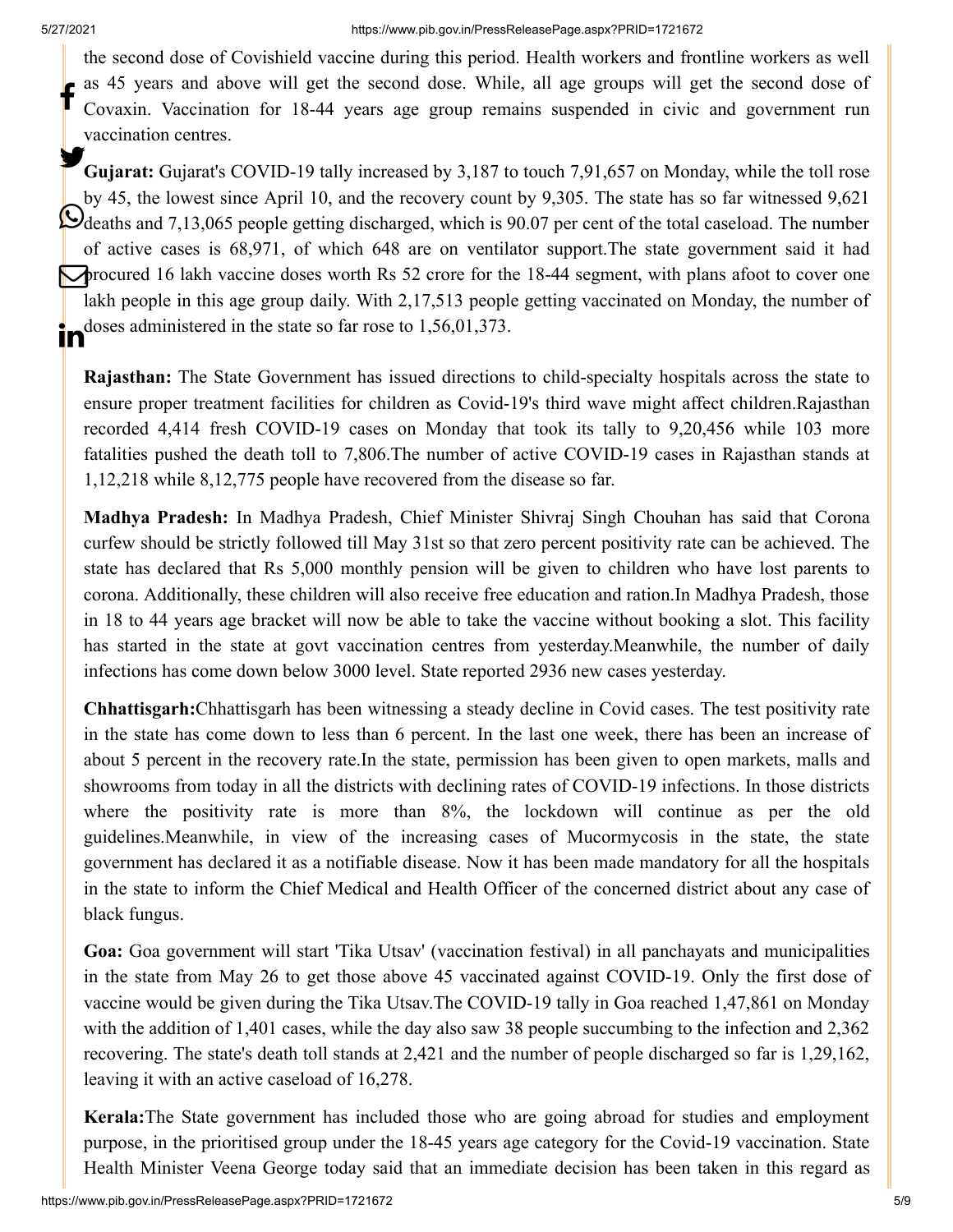#### 5/27/2021 https://www.pib.gov.in/PressReleasePage.aspx?PRID=1721672

many foreign countries have made vaccination compulsory for those arriving there for study and job purposes. Besides them, 10 other categories were also included in the prioritised group. As many as 32 categories of people belonging to the age group were earlier included in the priority category after considering them as frontline fighters against Covid-19. With the black fungus disease increasing at an **Malarming rate in the state, shortage of the medicine has been affecting the treatment. So far 44 people** were infected with black fungus in Kerala. The state recorded highest single-day toll of 196 Covid deaths Oon Monday. The state saw 17,821 new Covid cases also. TPR was at 20.41%. f

**Tamil Nadu:**TN Health Minister Ma Subramaniam has said that the government has roped in multispecialty experts and doctors to carry out a detailed study on Mucormycosis or Black Fungus; he said further action of the government will be based on their inputs. 140 tonnes of O2 sourced from Singapore to reach TN today; the containers carrying oxygen are being moved from Vishakapattanam port and are likely to reach Chennai and Salem by Tuesday. Madras High Court has sought the Central government to ensure that the State gets at least the allocated 519 MT per day especially with supply from the Eastern Corridor looking bleak owing to impending Cyclone Yaas, which is likely to hit Odisha. Observing that there is skewed allocation of vaccines to Tamil Nadu considering the number of COVID-19 positive cases reported, the Madras High Court on Monday sought the Centre to revisit the allocation for the State. State Ministers flagged off mobile vegetable and groceries sales via mini vans across the state on Monday to handle the intensified lockdown this week. The state universities of TN will conduct online examinations for students from June 14, a statement from the state government said. TN recorded 34,867 new Covid-19 cases and 404 deaths in the last 24 hours, the Health Department said on Monday. The fresh cases pushed the caseload to 18,77,211 and the deaths took the toll to 20,872. Till date 74,73,489 have been vaccinated across the State, of which 55,07,034 received first dose and 19,66,455 received second dose. in

**Karnataka:**Snags in plants to hit O2 supply: technical problems at two oxygen manufacturing plants in Ballari have disrupted oxygen supplies in the state with production dropping by 220 tonnes a day. Union minister DV Sadananda Gowda said the Central government would soon supply the vaccine as per the demand of the state. There are as many as 446 suspected black fungus cases and 12 related deaths in the state. CM B S Yediyurappa said that he was thinking of another Covid-19 financial package for communities and groups that have been left out of the one he announced recently. The number of Covid-19 recoveries continue to outnumber fresh infections in Karnataka, as the state on Monday reported 57,333 discharges and 25,311 new cases. The state on Monday reported 529 more deaths, taking the toll to 25,811, while the total number of infections in the state stood at 24,50,215. Till date 1,22,43,473 have been vaccinated across the State, of which 96,11,607 received first dose and 26,31,866 received second dose.

**Andhra Pradesh:** State reported 12,994 new Covid-19 cases after testing 58,835 samples with 96 deaths, while 18,373 got discharged during the last 24 hours. Total cases: 15,93,821; Active cases: 2,03,762; Discharges: 13,79,837; Deaths: 10,222. A total of 80,23,541 doses of Covid vaccine have been administered in the state as on yesterday, which include 56,57,588 first doses and 23,65,953 second doses. With the incidents of vehicles from AP being stopped on interstate borders of Telangana, Odisha, Tamil Nadu and Karnataka, DGP Gautam Sawang said commuters should take an emergency pass (epass) from the respective states before travelling to avoid being stranded. However, he said no e-pass is required for those travelling or transiting AP during the non-curfew hours from 6 am to 12 noon. Chief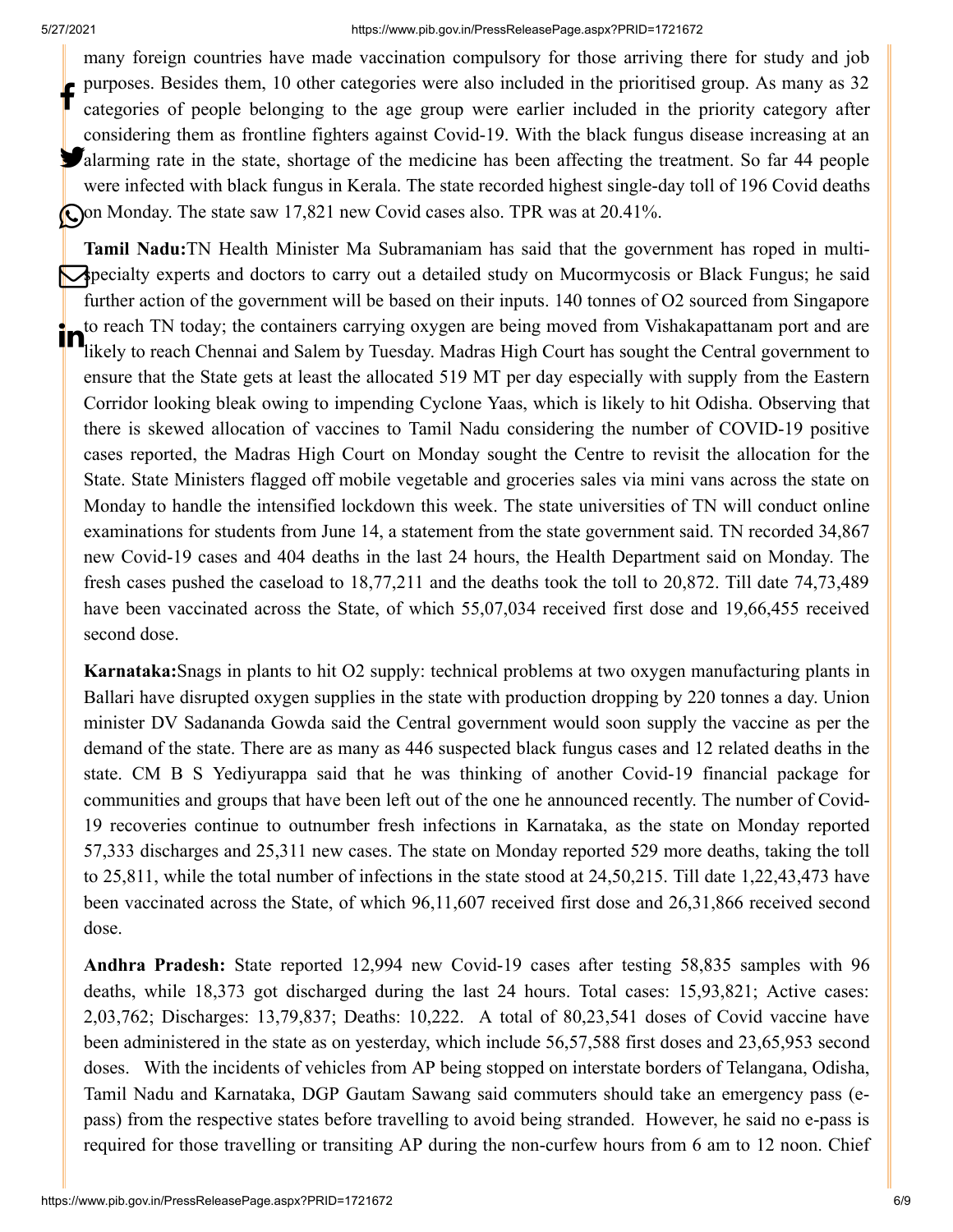Minister YS Jagan Mohan Reddy thanked Reliance Industries chief Mukesh Ambani and the Reliance Foundation for helping out by sending Oxygen Express trains to Andhra Pradesh. CM also thanked Tata Steel which has supplied more than 1000 MT of LMO to AP, f

**Telangana:**CM KCR reviewed the Covid situation in the state with concerned departments yesterday. He asked officials to adopt two-pronged strategy – Conducting a greater number of tests and simultaneously distributing Home Isolation kits to those who have Covid like symptoms. The CM Oordered procurement of 50 Lakh Rapid Test Kits immediately. After ten days gap, the Covid vaccination drive in the state to resume today and to cover only persons aged above 45 years. Meanwhile, A total of 3043 new daily cases and 21 fatalities were reported in the state yesterday taking the total number of positive cases in the state to 5,56,320 and fatalities to 3146. Total number of Active Cases in the state  $\mathbf{in}$ <sup>now stands at 39,206.</sup>

**Assam**: The daily COVID casualties in the State continued to remain high, with 84 more people succumbing to the disease in the last 24 hours. A total of 6221 new infections were detected on Monday out of 1,20,668 tests conducted across the state. Kamrup Metro saw 729 new cases during the day.CM Himanta Biswa Sarma on Monday inaugurated 28 new ICU beds in GMCH apart from taking stock of COVID-19 treatment facilities and other aspects of the hospital.

**Manipur**:: Chief Minister N Biren Singh visited Ukhrul, Senapati and Tamenglong districts by helicopter to take stock of the COVID-19 situation in these three districts on Monday.State records 538 new cases, 17 fatalities.The total number of people who have been inoculated reached 3,45,618.

**Meghalaya:**With 811 new cases and a record 679 recoveries took the confirmed tally of COVID-19 in the state past the 30,000-mark and now stands at 30,492, while the active tally is 7,788.

**Sikkim:** A total of 101 new Covid cases were detected. Meanwhile, 224 persons successfully recovered from Covid. The State's active Covid tally is now 3184.Temporary Govt appointment ordersgiven to Covid volunteers in Sikkim .

**Tripura:** State reported 426 positive cases yesterday, While West Tripura districts positivity rate reached 24.71% .

**Nagaland:**Nagaland reported 191 new Covid cases and 11 deaths on Monday. Active cases were 4714 while tally went up to 20,259. Govt spokesperson on Covid-19 Mmhonlumo Kikon said Nagaland currently has 1558 oxygen cylinders and concentrators. Another 800 cylinders are expected to arrive from Ahmedabad.Over 2000 random samples tested in Nagaland so far. Positivity rate is 20% with Kohima leading the list.Centre allocates 8500 vials of Remdisivir for Nagaland for the period from April 21 to May 30. The state has so far received 1400 vials from the Centre.

**Punjab**: The total number of patients tested Positive is 543475. Number of active cases is 54996. Total Deaths reported is 13468. Total COVID-19 Vaccinated with 1st dose (Healthcare + Frontline Workers) is 867587. Total COVID-19 Vaccinated with 2nd dose (Healthcare + Frontline Workers) is 245600. Total above 45 Vaccinated with 1st dose is 2727499. Total above 45 Vaccinated with 2nd dose is 453868.

**Haryana**: Total Number of Samples found positive till date is 741785. Total active COVID-19 patients are 38119. Number of deaths is 7607. Cumulative number of people vaccinated till date is 5372311.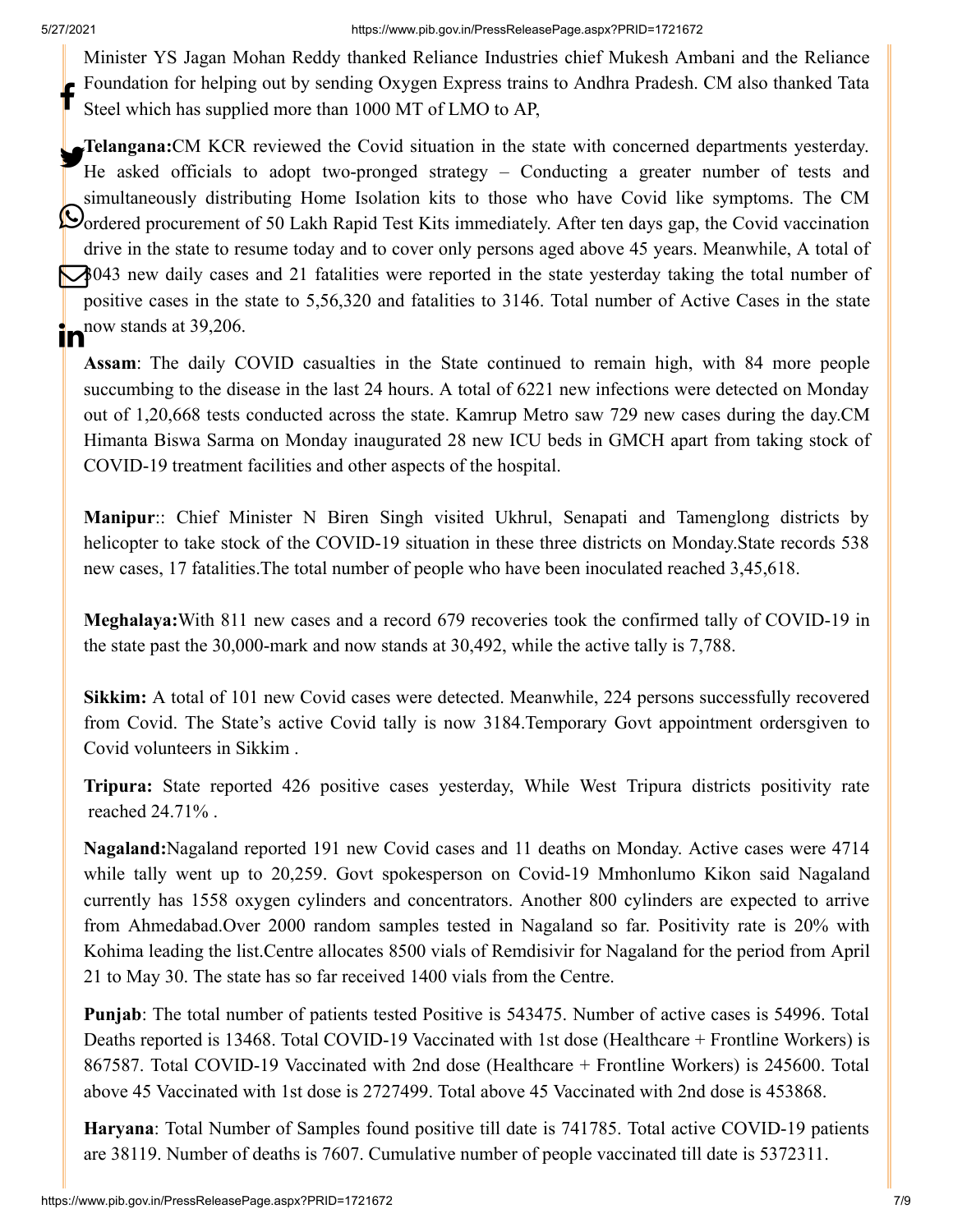<u>IV</u>

 $\bm{\nabla}$ 

in

**Chandigarh**: Total Lab confirmed COVID-19 cases are 58734. Total number of Active Cases is 4428. Total number of COVID-19 deaths till date is 709. f

**Himachal Pradesh**: Total number of patients tested COVID positive till date is 180983. Total number of Active Cases is 24181. Total deaths reported till date is 2813.

## **FACT CHECK**

An image allegedly quoting a French Nobel Laureate on [#COVID19](https://twitter.com/hashtag/COVID19?src=hash&ref_src=twsrc%5Etfw) vaccines is circulating on social media

The claim in the image is [#FAKE](https://twitter.com/hashtag/FAKE?src=hash&ref_src=twsrc%5Etfw). [#COVID19](https://twitter.com/hashtag/COVID19?src=hash&ref_src=twsrc%5Etfw) Vaccine is completely safe

Do not forward this image[#PIBFactCheck](https://twitter.com/hashtag/PIBFactCheck?src=hash&ref_src=twsrc%5Etfw) [pic.twitter.com/DMrxY8vdMN](https://t.co/DMrxY8vdMN)

— PIB Fact Check (@PIBFactCheck) [May 25, 2021](https://twitter.com/PIBFactCheck/status/1397156705918537729?ref_src=twsrc%5Etfw)

दावा: फिटकरी, हल्दी, सेंधा नमक व सरसों के तेल से [#Mucormycosis](https://twitter.com/hashtag/Mucormycosis?src=hash&ref_src=twsrc%5Etfw) का इलाज किया जा सकता है[#PIBFactCheck](https://twitter.com/hashtag/PIBFactCheck?src=hash&ref_src=twsrc%5Etfw):यह दावा #फर्जी है।इस नुस्खे से ब्लैक फंगस के उपचार का कोई वैज्ञानिक प्रमाण नहीं है। कृपया ऐसी किसी भी गंभीर स्वास्थ्य समस्या के उपचार के लिए केवल घरेलू नुस्खों पर विश्वास न करें। [pic.twitter.com/x0P5HZQkGx](https://t.co/x0P5HZQkGx)

— PIB Fact Check (@PIBFactCheck) [May 24, 2021](https://twitter.com/PIBFactCheck/status/1396778600741761030?ref_src=twsrc%5Etfw)

कई फर्जी खबरों/संदेशों के ज़रिए #कोविड टीकाकरण से जुड़े भ्रम फैलाए जा रहे हैं, इनमें से एक भ्रम यह है कि वैक्सीन महिलाओं व पुरुषों में संतानहीनता(infertility) का कारण हो सकती है[!#PIBFactree](https://twitter.com/hashtag/PIBFactree?src=hash&ref_src=twsrc%5Etfw)

यह वैक्सीन पूरी तरह सुरक्षित है व इससे संतानहीनता होने का कोई वैज्ञानिक प्रमाण नहीं है। [pic.twitter.com/gVMShYYBqJ](https://t.co/gVMShYYBqJ)

— PIB Fact Check (@PIBFactCheck) [May 24, 2021](https://twitter.com/PIBFactCheck/status/1396805590442119175?ref_src=twsrc%5Etfw)

MV

(Release ID: 1721672) Visitor Counter : 8